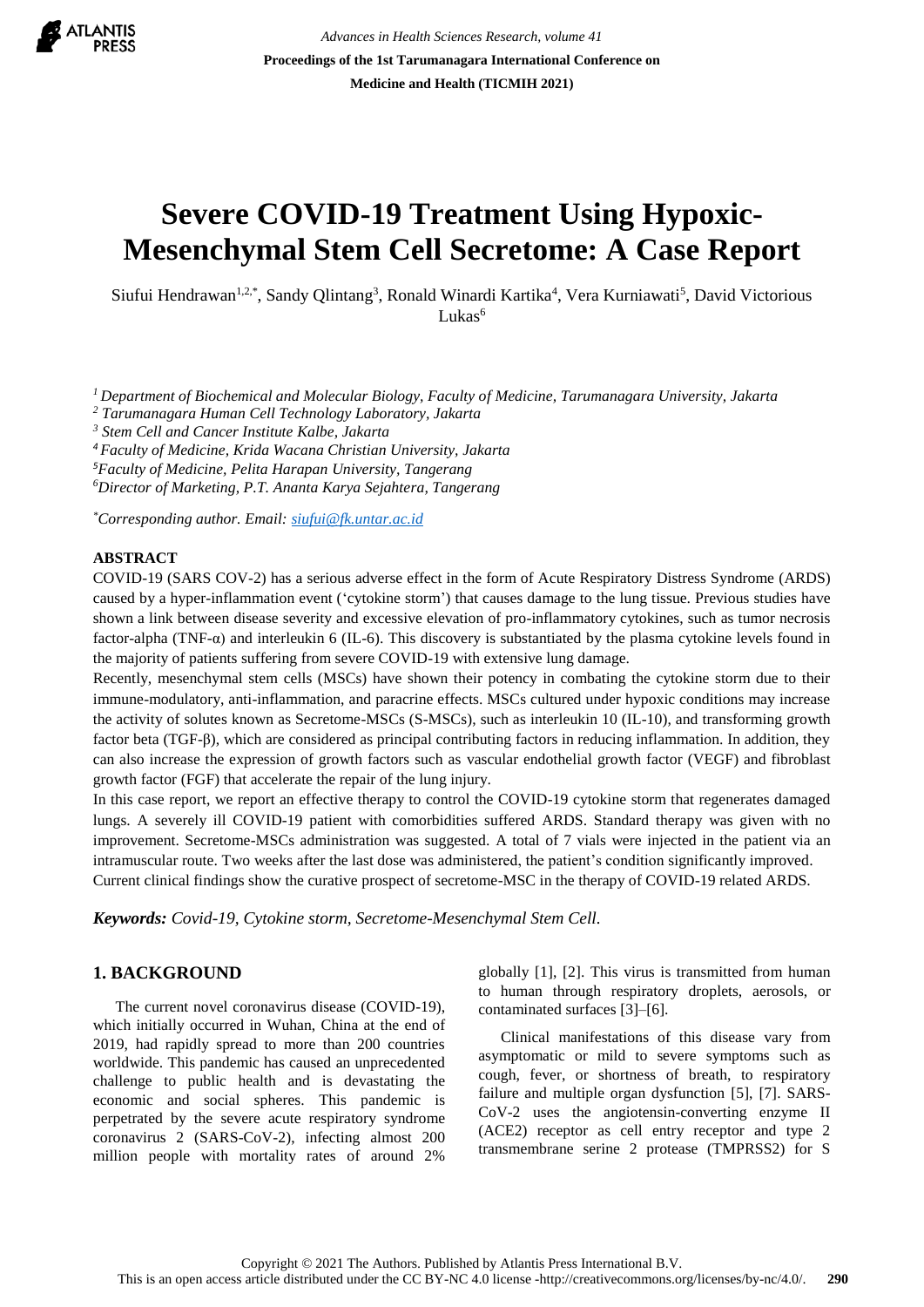protein priming [5], [8]. The SARS-CoV-2 attacks the lungs because both of these proteins are found on alveolar type II cells and capillary endothelial cells of the lungs [5], [6], [9]. The pathogenesis related to the lung damage is the effect of the virus either directly destroying these cells or indirectly diminishing the immune response [10]. Once the infection has been established by the virus, it is identified by the innate immune system that leads to the expression of type I interferon (IFN) which has antiviral activity [11]. This immune response is important for the successful eradication of the virus. However, the virus can evade the immune response, moreover, triggering an overreaction of the defence mechanisms which causes an inflammatory hyper-response that becomes more harmful than the initial aggression and known as 'cytokine storm'. Cytokine storm is responsible for acute respiratory distress syndrome (ARDS), other lung abnormalities like pneumonitis, and causing 'ground glass' opacity in the lungs [12]. The progression of this condition could evolve swiftly and culminates in a high mortality rate, which is approximately around 40% due to ARDS-caused cytokine storms [6]. At the end of 2020, data from a COVID-19 referral hospital in Jakarta, Indonesia revealed that the intensive care unit (ICU) occupancy had escalated to 80%. Furthermore, in one of the most referred COVID-19 hospitals, patients with COVID-19 related pneumonia in the ICU had a mortality rate as high as 87% [13]. In this case report, we report an effective therapy to control the COVID-19 cytokine storm that regenerates damaged lungs. The patient had given the consent to use his medical record data for this case report.

## **2. CASE PRESENTATION**

A 35-year-old male patient suspected of COVID-19 was admitted to the private hospital on April 28, 2021. This patient also had medical history of hypertension and diabetes as comorbidities. On admission, he presented with a fever, cough, shortness of breath, nausea, and emesis. His vital signs were abnormal (Table 1). Furthermore, he was diagnosed with dyspnoea, bilateral pneumonia, ARDS, and coagulopathy. After the real time-reverse transcription polymerase chain reaction (RT PCR) test he was confirmed with COVID-19. The blood oxygen saturation of the patient was very low  $(SpO<sub>2</sub>: 68%)$ . He was given High Flow Nasal Cannula (HFNC) (FiO2: 80%) with a flow rate of 60 liters per minute (lpm) to assist ventilation, and the  $SpO<sub>2</sub>$  rose to 97%. He showed the abnormal level of C-reactive protein (CRP) (218.92 mg/L) and IL-6 was 3.06 pg/mL. The clinical laboratory features of the patient are shown in table 2. The X-Ray imaging showed ill-defined bilateral airspace consolidation with predominance peripheral distribution

(Figure 1). He was treated with routine antivirals for COVID-19, and other supportive treatments for the symptoms (Table 3).

In the evening the condition of these severely ill patients was not improved, suggesting that the current therapy was not effective. The therapy of secretome-MSC was proposed. The secretome-MSC was produced by PT. Bifarma Adiluhung (Certificate on Good Manufacturing Practice: GMP/CPOB/A/X/I9). The secretome-MSC was derived from human umbilical cord and cultured in hypoxic condition. He was injected with 1 vial (1.5 mL) of secretome-MSCs via intramuscular.

On April 29, he was injected again with 1 vial of secretome-MSC in the morning, followed by a second dose of secretome-MSC in the evening. He was still on the HFNC and the breathing pattern was still not effective (Table 2). The X-Ray imaging showed radiological worsening (ground glass opacity). Extensive progressive bilateral airspace consolidation is more pronounced on the right lung (Figure 1).

On April 30, he still showed dyspnoea, hypoxia, and ARDS. The HFNC was still maintaining to assist his breathing. D-dimer result was higher than normal level (12.62 µg/mL). The secretome-MSCs treatments were given in the same doses as the day before. He showed higher levels of pH, bicarbonate, and white blood cells.

On May 1, the shortness of breath had reduced. He was given another 1 vial of secretome-MSCs via intramuscular injection.

On May 2, another 1 vial of secretome-MSCs was injected into the patient. The dyspnoea was reduced but the breathing pattern was still ineffective.

On May 3, the HFNC was changed into nonrebreather mask (NRM). He was recovered from shortness of breath (Table 1).

On May 5, the breathing pattern was normal, the NRM treatment was removed, D-dimer level was decreased to 5 µg/mL and the CRP gradually decreased from 218.92 mg/L before treatment and returned to the normal level of 4 mg/L. The IL-6 level was 5 pg/mL, which was higher compared to the result from April 28 and 30. The X-Ray imaging showed improvement compared to the previous results, although it still showed bronchopneumonia.

On May 6, he was discharged from the hospital and continue with outpatient care.

On May 17, based on the X-Ray imaging of the chest, the result was remarkably improved after administration of 7 vials of secretomes. The current appearance of the lung is nearly normal (Figure 1).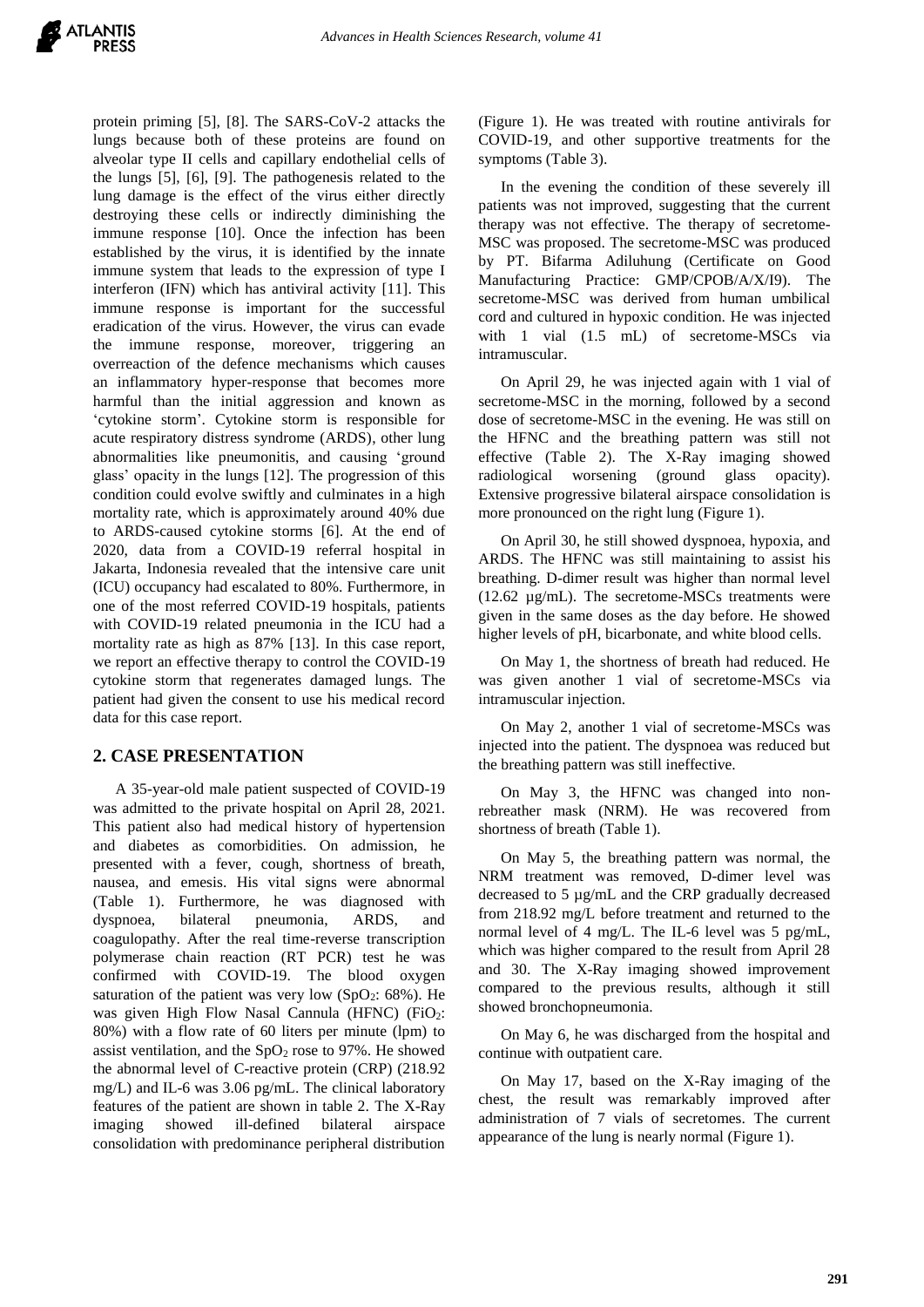| Variable         | $28-Apr$         | $29-Apr$         | $30-Apr$         | $1-May$          | $2-May$          | $3-May$          | 4-May            | 5-May  |
|------------------|------------------|------------------|------------------|------------------|------------------|------------------|------------------|--------|
| <b>BP</b>        | 165/110          | 150/110          | 150/90           | 160/110          | 135/90           | 138/95           | 130/80           | 120/80 |
| <b>RR</b>        | 30               | 25               | 27               | 24               | 24               | 25               | 24               | 22     |
| <b>HR</b>        | 110              | 105              | 100              | 88               | 71               | 88               | 84               | 80     |
| SpO <sub>2</sub> | 80               | 97               | 98               | 98               | 96               | 98               | 98               | 98     |
|                  | FiO <sub>2</sub> | FiO <sub>2</sub> | FiO <sub>2</sub> | FiO <sub>2</sub> | FiO <sub>2</sub> |                  |                  |        |
| <b>HFNC</b>      | 80%,             | 80%,             | 80%,             | 80%,             | 70%,             |                  |                  |        |
|                  | $60 \text{ lpm}$ | $50 \text{ lpm}$ | $50 \text{ lpm}$ | $50 \text{ lpm}$ | $40 \text{ lpm}$ |                  |                  |        |
| <b>NRM</b>       |                  |                  |                  |                  |                  | $15 \text{ lpm}$ | $10 \text{ lpm}$ |        |

**Table 1.** Vital sign of patient during in hospital

| Table 2. The clinical laboratory characteristics of this severely ill COVID-19 patient |  |  |  |
|----------------------------------------------------------------------------------------|--|--|--|
|----------------------------------------------------------------------------------------|--|--|--|

| Date       | Normal<br>Range | 28-Apr                   | 29-Apr                   | 30-Apr                   | $1-May$                  | 2-May                    | 3-May                    | 4-May                    | 5-May                    | Unit         |
|------------|-----------------|--------------------------|--------------------------|--------------------------|--------------------------|--------------------------|--------------------------|--------------------------|--------------------------|--------------|
| <b>RBC</b> | $4.6 - 6.2$     | 5.84                     |                          | 5.5                      |                          |                          |                          |                          |                          | $10e6/\mu L$ |
| <b>WBC</b> | $5 - 10$        | 6.4                      |                          | 11.29                    | $\overline{\phantom{a}}$ | ٠                        | $\overline{\phantom{0}}$ | ۰                        | ٠                        | $10e3/\mu L$ |
| Hb         | $13 - 18$       | 16.4                     | $\overline{\phantom{a}}$ | 15.3                     | $\overline{\phantom{a}}$ | -                        | ۰                        | ۰                        | $\overline{\phantom{a}}$ | g/dL         |
| Ht         | $40 - 54$       | ۰                        |                          | 46.3                     | $\overline{\phantom{a}}$ | $\overline{\phantom{a}}$ | $\overline{\phantom{a}}$ | -                        | $\overline{\phantom{a}}$ | $\%$         |
| Platelet   | 150-440         | 204                      |                          | 272                      | $\overline{\phantom{a}}$ | $\overline{\phantom{a}}$ | $\overline{\phantom{a}}$ | -                        | ٠                        | $10e3/\mu L$ |
| <b>NEU</b> | 50-70           | ٠                        |                          | 79.1                     | $\overline{\phantom{a}}$ | -                        | -                        | ۰                        | -                        | $\%$         |
| <b>LYM</b> | 18-48           | ٠                        | $\overline{\phantom{a}}$ | 10.5                     | $\overline{\phantom{a}}$ | $\overline{\phantom{a}}$ | -                        | -                        | $\overline{\phantom{a}}$ | $\%$         |
| <b>ALT</b> | $0 - 41$        | 70.5                     | $\overline{\phantom{a}}$ | ٠                        | $\overline{\phantom{a}}$ | ٠                        | $\overline{\phantom{a}}$ | $\overline{\phantom{0}}$ | $\blacksquare$           | U/L          |
| <b>AST</b> | $0 - 38$        | 48.4                     |                          | ٠                        | $\overline{\phantom{a}}$ | $\overline{\phantom{a}}$ | $\overline{\phantom{a}}$ | ۰                        | $\overline{\phantom{a}}$ | U/L          |
| Ureum      | 18-55           | 48.4                     | $\overline{\phantom{a}}$ | 48.9                     | $\overline{\phantom{a}}$ | $\overline{\phantom{a}}$ | $\overline{\phantom{a}}$ | -                        | $\overline{\phantom{a}}$ | mg/dL        |
| Creatinine | < 1.17          | 0.79                     | $\overline{\phantom{a}}$ | 0.79                     | $\overline{\phantom{a}}$ | $\overline{\phantom{a}}$ | $\overline{\phantom{a}}$ | -                        | $\overline{\phantom{a}}$ | mg/dL        |
| <b>CRP</b> | < 5             | 218.92                   | $\overline{\phantom{a}}$ | $\overline{\phantom{a}}$ | $\overline{\phantom{a}}$ | $\overline{\phantom{a}}$ | $\overline{\phantom{a}}$ | 4                        | 4                        | $mg/L$       |
| <b>PCT</b> | < 0.046         | 0.1                      | $\overline{\phantom{a}}$ | $\overline{\phantom{a}}$ | $\sim$                   | $\overline{\phantom{a}}$ | $\overline{\phantom{a}}$ | -                        | $\overline{\phantom{a}}$ | ng/mL        |
| D-dimer    | < 0.5           | $\overline{\phantom{a}}$ | $\overline{\phantom{a}}$ | 12.62                    | $\overline{\phantom{a}}$ | ٠                        | 3.59                     | 5.17                     | 5                        | $\mu$ g/mL   |
| $IL-6$     | $\leq 7.0$      | 3.06                     | -                        | 3                        | ۰                        | -                        | -                        | -                        | 5                        | pg/mL        |

**Table 3.** Treatments of the patient during in hospital (Blue colour indicates treatment were given)

| Treatments                                                                          | 28-Apr                         | $29-Apr$                       | $30-Apr$                       | $1-May$                          | $2-May$                        | $3-May$                          | $4-May$                        | 5-May                          |
|-------------------------------------------------------------------------------------|--------------------------------|--------------------------------|--------------------------------|----------------------------------|--------------------------------|----------------------------------|--------------------------------|--------------------------------|
| Antiviral<br>(Favipiravir 200<br>mg)                                                | $2 \times 1600$<br>mg          | 2 x 1600<br>mg                 | $2 \times 1600$<br>mg          | $2 \times 1600$<br>mg            | $2 \times 1600$<br>mg          | $2 \times 1600$<br>mg            | $2 \times 1600$<br>mg          | $2 \times 1600$<br>mg          |
| Antibiotics<br>(Azithromycin 500)<br>mg,<br>Cephalosporine)                         | AZT1x<br>500 mg,<br>Ceph $2 x$ | AZT1x<br>500 mg,<br>Ceph $2 x$ | AZT1x<br>500 mg,<br>Ceph $2 x$ | AZT1x<br>$500$ mg,<br>Ceph $2 x$ | AZT1x<br>500 mg,<br>Ceph $2 x$ | AZT1x<br>$500$ mg.<br>Ceph $2 x$ | AZT1x<br>500 mg,<br>Ceph $2 x$ | AZT1x<br>500 mg,<br>Ceph $2 x$ |
| Anti-inflammation<br>(Dexamethasone)                                                | 2x1                            | 2x1                            | 2x1                            | 2x1                              | 2x1                            | 2x1                              | 2x1                            | 2x1                            |
| Heparin                                                                             | 3 x 1000<br>iu                 | 3 x 5000<br>iu s.c             | 3 x 5000<br>iu s.c             | 3 x 5000<br>iu s.c               | 3 x 5000<br>iu s.c             |                                  |                                |                                |
| UC-MSC<br>Secretome 1.5 ml                                                          | 1x1                            | 2x1                            | 2x1                            | 1x1                              | 1x1                            |                                  |                                |                                |
| <b>Standard COVID-</b><br>19 drugs plus anti-<br>diabetic and anti-<br>hypertension |                                |                                |                                |                                  |                                |                                  |                                |                                |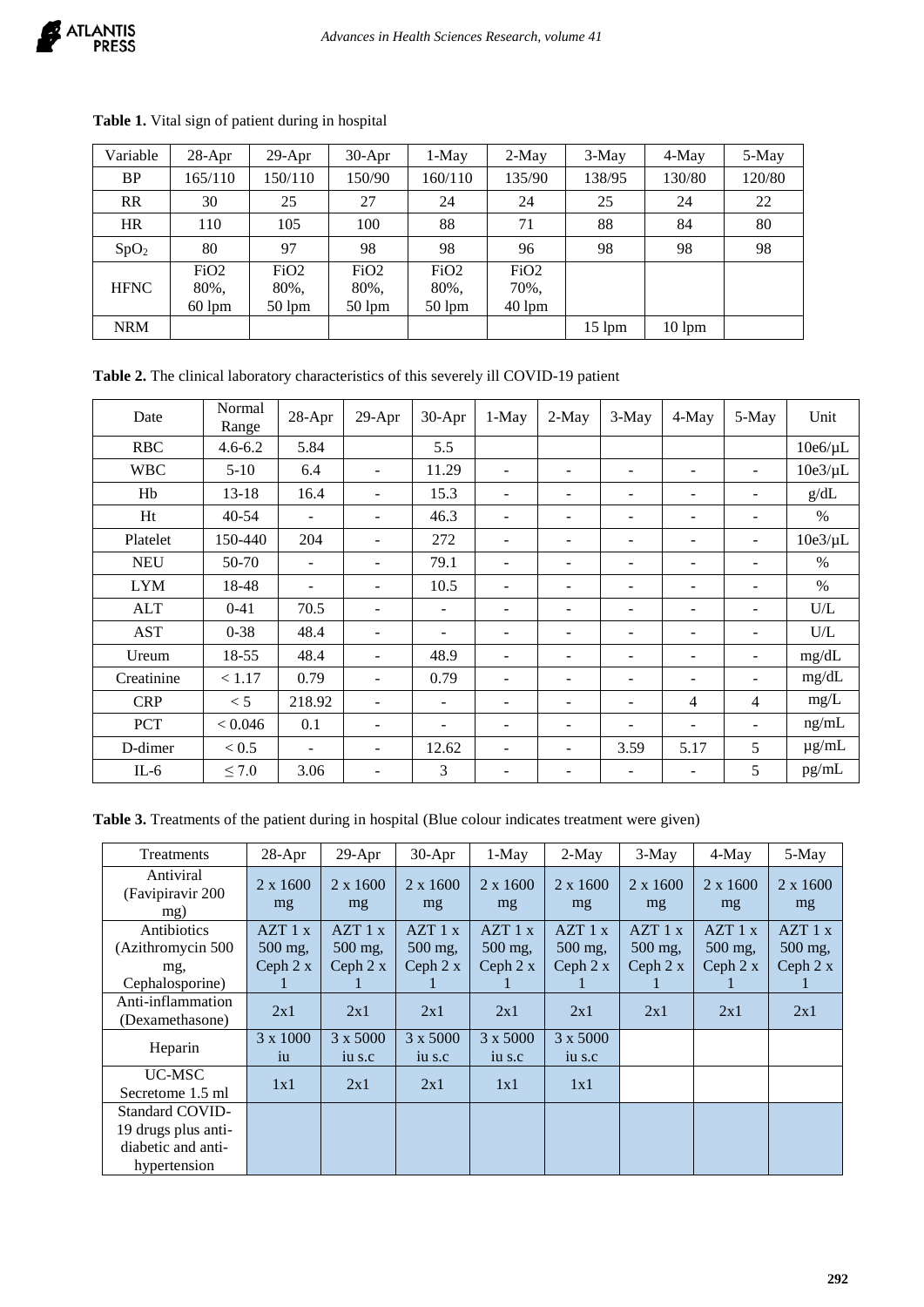

Figure 1 The X-Ray images of this severely ill COVID-19 patient

## **3. DISCUSSION**

Cytokine storm can occur as a result of the invasion of hyper-inflammatory immune cells (neutrophils and macrophages) at the pulmonary site hyper-activation of T-helper 1 (Th1) cells, along with upregulation of proinflammatory cytokines such as interleukin 6 (IL-6), tumor necrosis factor-alpha (TNF-α), interleukin 1 (IL-1), interferon-gamma (IFN-γ), IFN-induced protein 10 (IP10), monocyte chemoattractant protein-1 (MCP-1), inflammatory macrophage protein-1a (MIP-1a), and granulocyte-colony stimulating factor (G-CSF) [5], [6].

There are still no definite drugs to cure COVID-19. Neither are there specific vaccines available to prevent this infection [14]. Currently, the treatment plan of COVID-19 is only supportive which entails the administration of antiviral and antibiotic agents, while severe cases require additional invasive ventilation. Several trials of repurposing antivirals, drugs, neutralizing antibodies, and convalescent plasma as treatment of COVID-19 were done but the effectiveness of these treatments is still in question. In this case report, the patient was given the standard therapy for COVID-19 such as antiviral and antibiotic with additional HFNC due to the severity of the condition, which showed no improvement after the standard therapy.

Therefore, to combat this unusual virulence, new therapeutic strategies must be explored. Mesenchymal Stem Cells (MSCs) have appeared as an innovative and potential choice for severe COVID-19 patients due to their abilities to repair tissue and suppress overactive immune responses. It has been proven in many studies that the focal role of MSCs for providing therapeutic potential lies in their paracrine activity. MSCs produce a complex mixture of soluble protein including extracellular vesicles (EVs), cytokines, and growth factors during in vitro culture, especially cultured under hypoxic condition [6]. Hypoxia was identified as a better condition to enhance growth factors such as VEGF, keratinocyte growth factor (KGF), hepatocyte growth factor (HGF), and FGF [15]. This intricate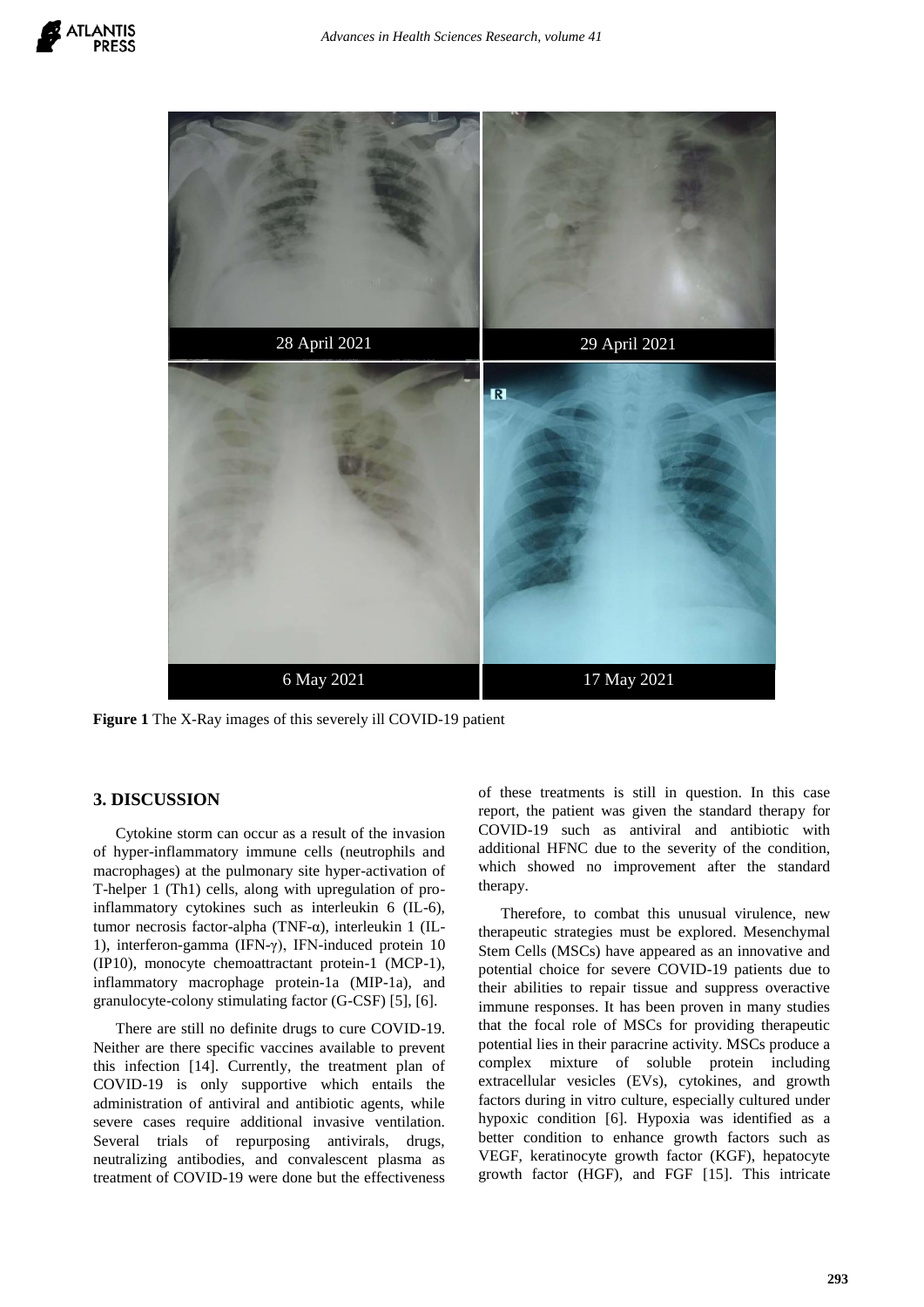compound is called a secretome or a conditioned medium, which showed immunomodulatory, antiinflammatory, and regenerative capabilities [6]. Cellfree therapies for COVID-19 such as the usage of secretome-MSCs have been studied in ARDS-COVID-19 related cases [16], [17]. This cell-fee therapies were commonly given via intravenous (IV) [16], [18]. When given intravenously, the secretome-MSCs remained highly stable in the blood flow then distributed through the lungs [19], [20].

However, in this case report, the secretome-MSCs, was administered intramuscularly. The IM route was chosen in this case to give the sustained release and prolonged the effect from the soluble factors that contained in the secretome-MSCs. Other studies also performed intramuscular (IM) administration for MSC treatment and showed that IM route is particularly beneficial for the secreted biomolecules and minimally invasive compared to the conventional IV infusion route [21].

A total of 7 vials of secretome-MSCs were injected to the patient intramuscularly. The condition of the patient was gradually improved. Two weeks after the last dose of secretome-MSC was administered, the patient's lung was significantly improved compared to the condition on the day he was admitted to the hospital (Figure 1).

This remarkable improvement is due to the role of the secretome-MSC that contains many antiinflammatory cytokines such as IL-10, TGF-β, interleukin 1 receptor antagonist (IL1ra), TNFαstimulated gene-6 (TSG6), which are thought to be key determinants in reducing inflammation, inhibit cytokine storm, and opposing the symptoms that are associated with COVID-19. Moreover, this secretome-mediated immune suppression and establishment of an antiinflammatory environment can significantly quash the viral infection. This mechanism will directly restore the lung microenvironment and as a result, the overall clinical outcome will improve [22].

## **4. CONCLUSION**

Current clinical findings show the curative prospect of secretome-MSC in the therapy of COVID-19 related ARDS. Further clinical trials are needed to evaluate the doses, route of transmissions, and timing of secretome-MSCs administration. The development of standard operating procedures (SOPs) for obtaining Good Manufacturing Practice (GMP)-grade secretome-MSC are necessary for further clinical applications.

## **AUTHORS' CONTRIBUTIONS**

Siufui, Sandy, and Ronald contributed to write the article; Sandy helped to provide the secretome-MSC,

Vera provided the medical record data. David helped in the editing and reviewing process.

### **ACKNOWLEDGMENTS**

The private hospital for allowing and providing the medical record data. Inge Friska Widjaya as radiologist consultant.

### **REFERENCES**

- [1] WHO, "WHO Coronavirus (COVID-19) Dashboard," 2021. https://covid19.who.int/ (accessed Aug. 12, 2021).
- [2] D. Baud, X. Qi, K. Nielsen-Saines, D. Musso, L. Pomar, and G. Favre, "Real estimates of mortality following COVID-19 infection," *Lancet Infect. Dis.*, vol. 20, no. 7, p. 773, 2020, doi: 10.1016/S1473-3099(20)30195-X.
- [3] Y. Chen, Q. Liu, and D. Guo, "Emerging coronaviruses: Genome structure, replication, and pathogenesis," *J. Med. Virol.*, vol. 92, no. 4, pp. 418–423, 2020, doi: 10.1002/jmv.25681.
- [4] N. Zhu *et al.*, "A Novel Coronavirus from Patients with Pneumonia in China, 2019," *N. Engl. J. Med.*, vol. 382, no. 8, pp. 727–733, 2020, doi: 10.1056/nejmoa2001017.
- [5] N. Eiro, J. R. Cabrera, M. Fraile, L. Costa, and F. J. Vizoso, "The Coronavirus Pandemic (SARS-CoV-2): New Problems Demand New Solutions, the Alternative of Mesenchymal (Stem) Stromal Cells," *Front. Cell Dev. Biol.*, vol. 8, no. July, pp. 1–11, 2020, doi: 10.3389/fcell.2020.00645.
- [6] A. Chouw, T. Milanda, C. R. Sartika, M. N. Kirana, D. Halim, and A. Faried, "Potency of Mesenchymal Stem Cell and Its Secretome in Treating COVID-19," *Regen. Eng. Transl. Med.*, 2021, doi: 10.1007/s40883-021-00202-5.
- [7] Z. Wu and J. M. McGoogan, "Characteristics of and Important Lessons from the Coronavirus Disease 2019 (COVID-19) Outbreak in China: Summary of a Report of 72314 Cases from the Chinese Center for Disease Control and Prevention," *JAMA - J. Am. Med. Assoc.*, vol. 323, no. 13, pp. 1239–1242, 2020, doi: 10.1001/jama.2020.2648.
- [8] P. Zhou *et al.*, "A pneumonia outbreak associated with a new coronavirus of probable bat origin," *Nature*, vol. 579, no. 7798, pp. 270–273, 2020, doi: 10.1038/s41586-020-2012-7.
- [9] M. Hoffmann *et al.*, "SARS-CoV-2 Cell Entry Depends on ACE2 and TMPRSS2 and Is Blocked by a Clinically Proven Protease Inhibitor," *Cell*,